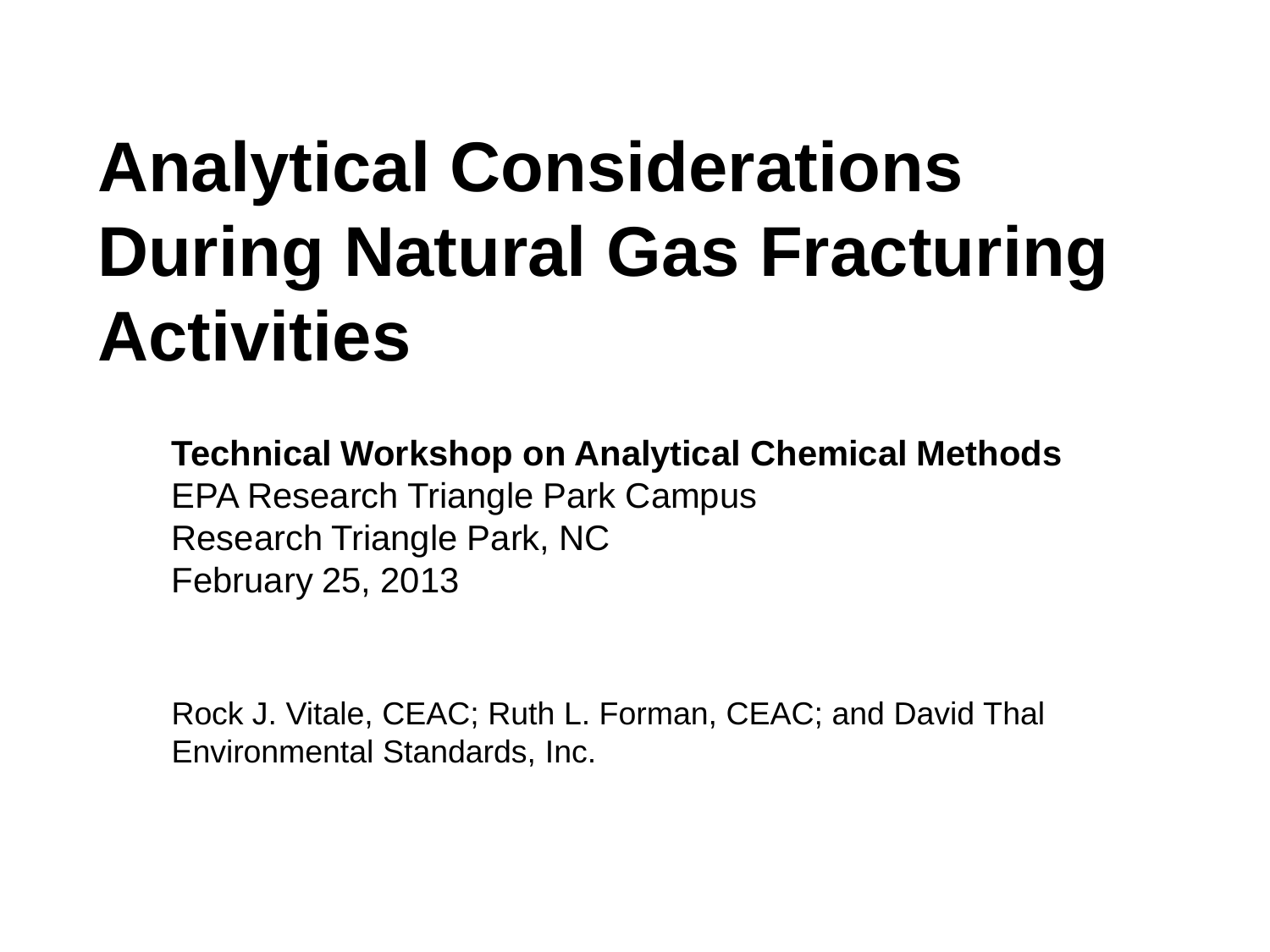### **Overview**

- Opening Comments
- Fracturing Fluid
- Bottleware and Preservatives
	- Case Study
	- Lesson Learned
- Method Development
	- Case Study
	- Lesson Learned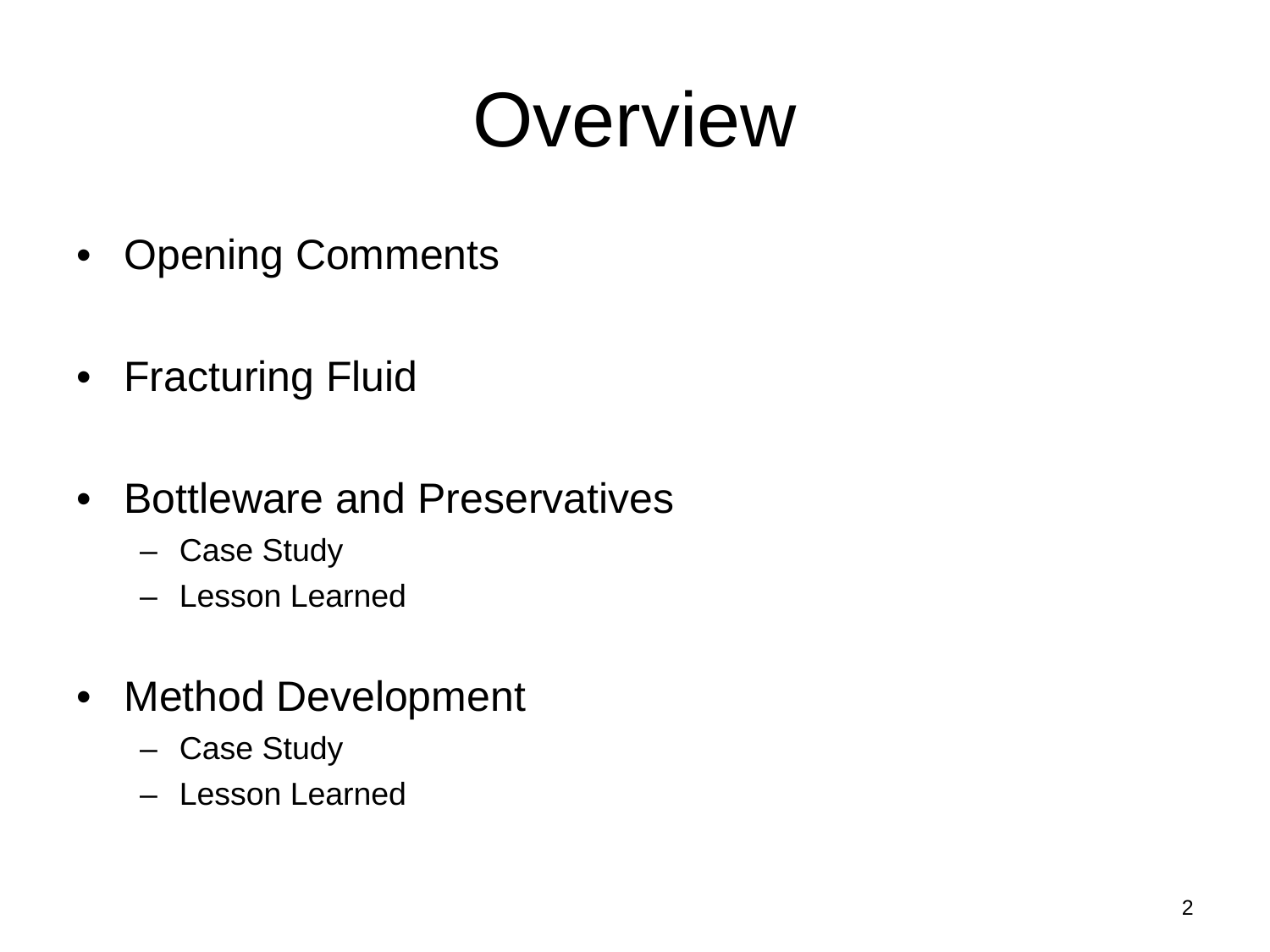# Opening Comments

- High-quality analytical data before, during, and after production processes increasingly important to document baseline and post-drilling groundwater and surface water quality
	- Thorough knowledge of the pre-existing conditions
	- Thorough documentation of S&A activities
		- bottleware, sampling and handling processes
		- sample preparation and instrumentation and methodology used for testing
- Equally important is the characterization and analysis of unusual analytes that may be present in fracturing solutions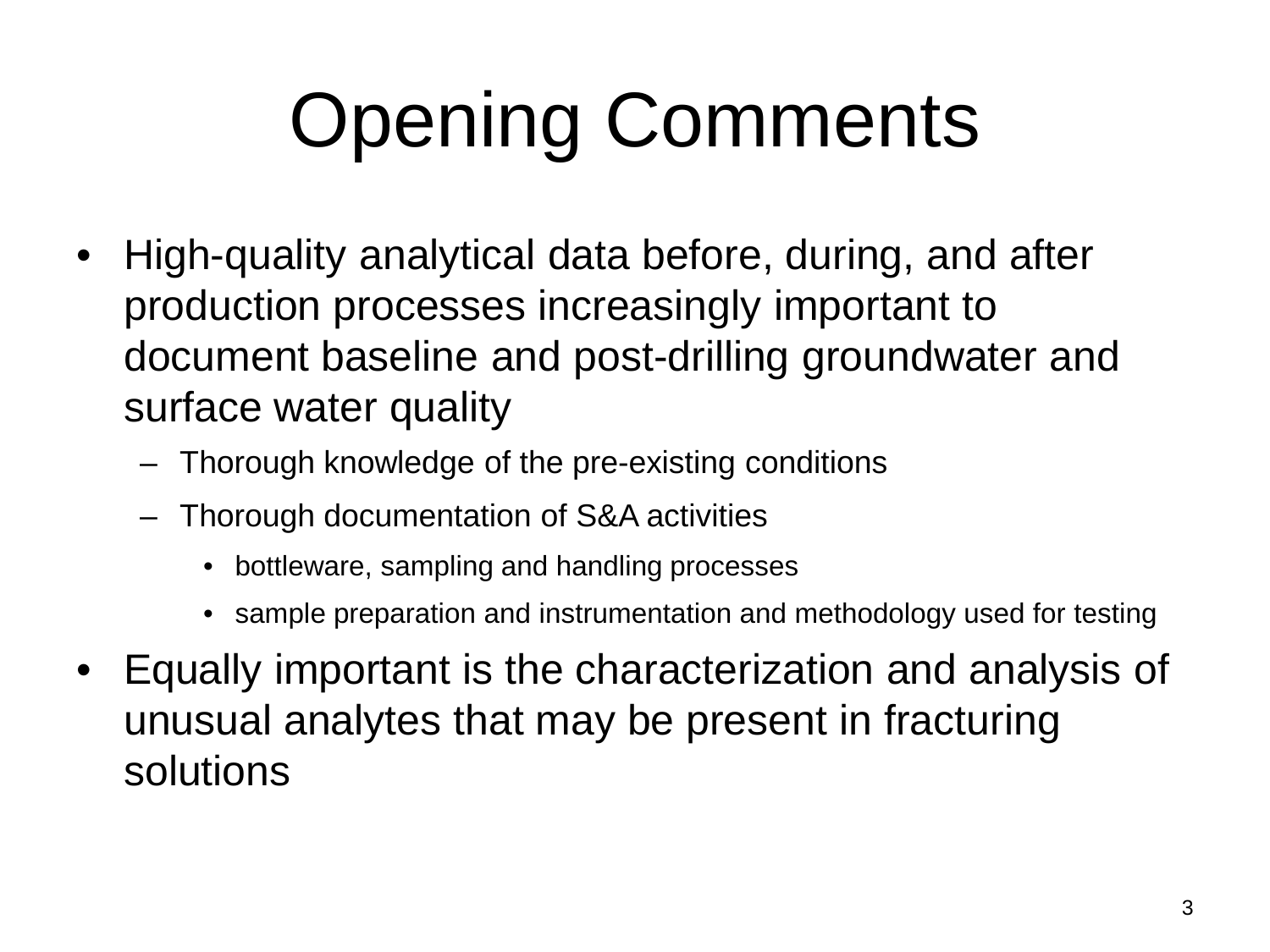# Fracturing Fluids

- Typically 98-99% water and 1% chemical additives (*e.g.,* dilute acids, bactericides, corrosion inhibitors, gelling agents, friction reducers, surfactants) and silica sand and man-made ceramics
- Many chemical additives are not routinely tested for by laboratories
	- Bottleware and preservatives are not certified for these non-routine parameters
	- For analytes that are not included on published method lists, a robust method development process is necessary to ensure a complete characterization, preferably *before* a release takes place.

#### **A FLUID SITUATION:** TYPICAL SOLUTION\*USED IN HYDRAULIC FRACTURING



ger material components used in the hydraulic fracturing of n

WWW.ENERGYINDEPTH.ORG

ENERGYINDEPTH

*EnergyInDepth.org*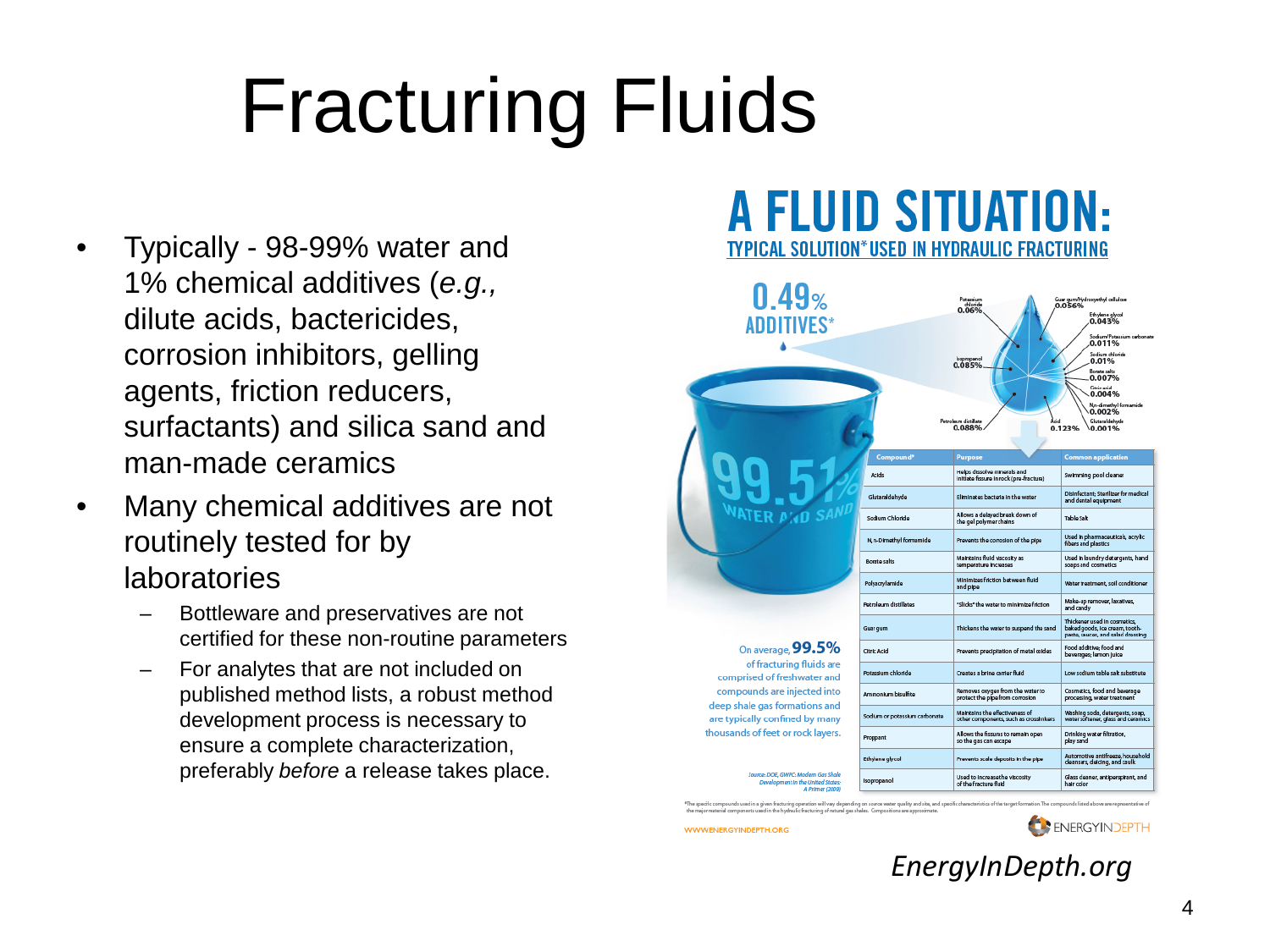# Case Study One: Overview

- Unknown amount of flowback water released
- Sampling program of 45 residential water wells
- Team chemists observed large number of glycol detections and suspected contamination given the similarity in concentrations
- Suspected contamination; investigation revealed
	- Field blanks not collected no need for tap sampling?
	- Preserved vials used for sampling were not pre-tested
	- Vials used for lab method blank were not preserved
	- Analysis of vial lot # confirmed glycol contamination
	- Resampling using certified vials yielded ND for glycol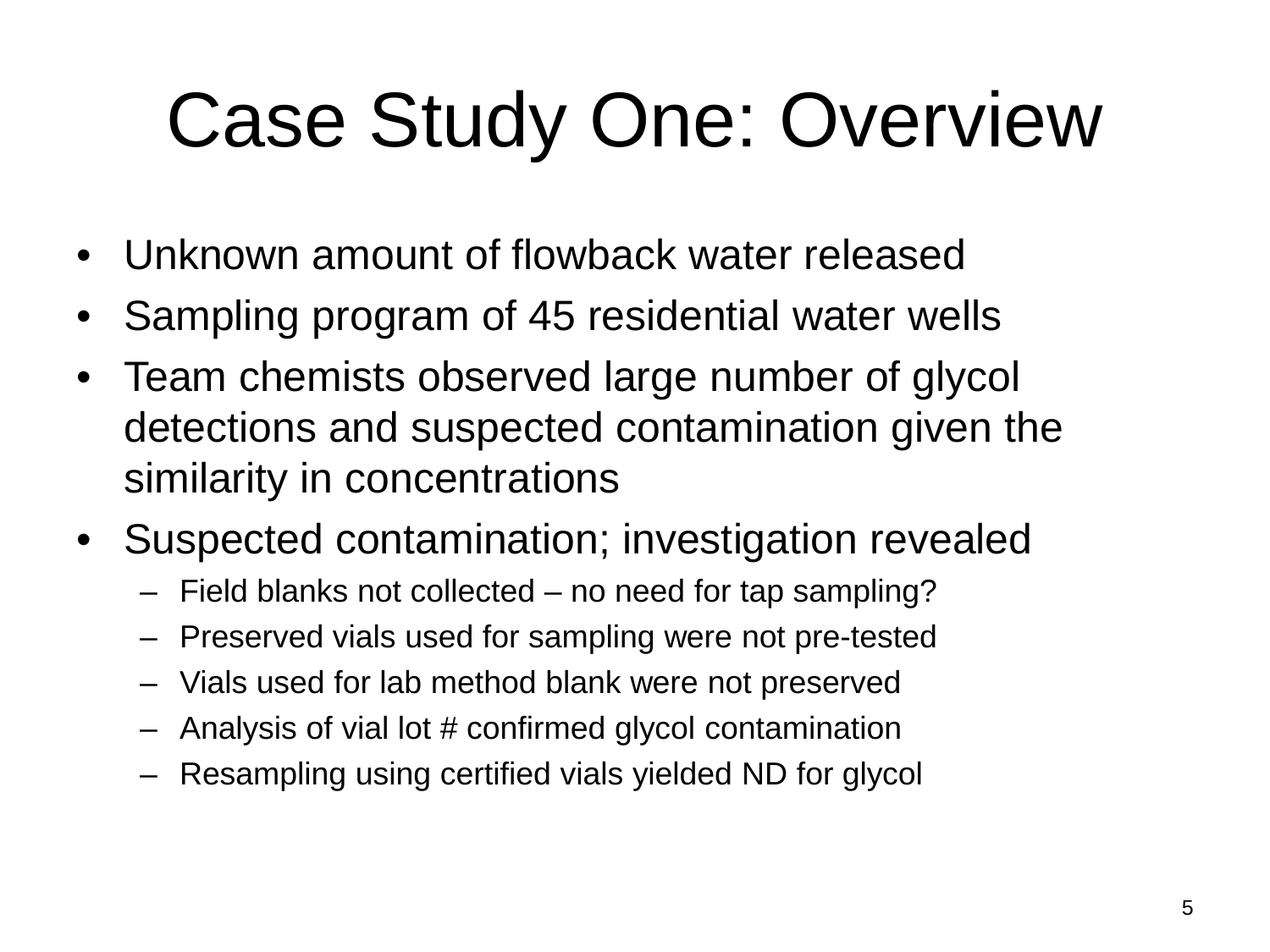# Case Study One: Lessons Learned

- Standard Operating Procedures including field QC must be in place
	- A single documented lot of bottleware and preservatives must be used for a sampling event
	- Field blanks must be collected using the same lot number of bottleware used for samples
	- Any bottleware/preservatives used for sample collection must be pretested prior to use for the analytes of interest to the reporting sensitivity
		- Do not assume the laboratory has already done this
	- Laboratory method blanks should be stored in the same type of preserved bottles used for samples
- Sampling teams should undergo periodic third-party field audits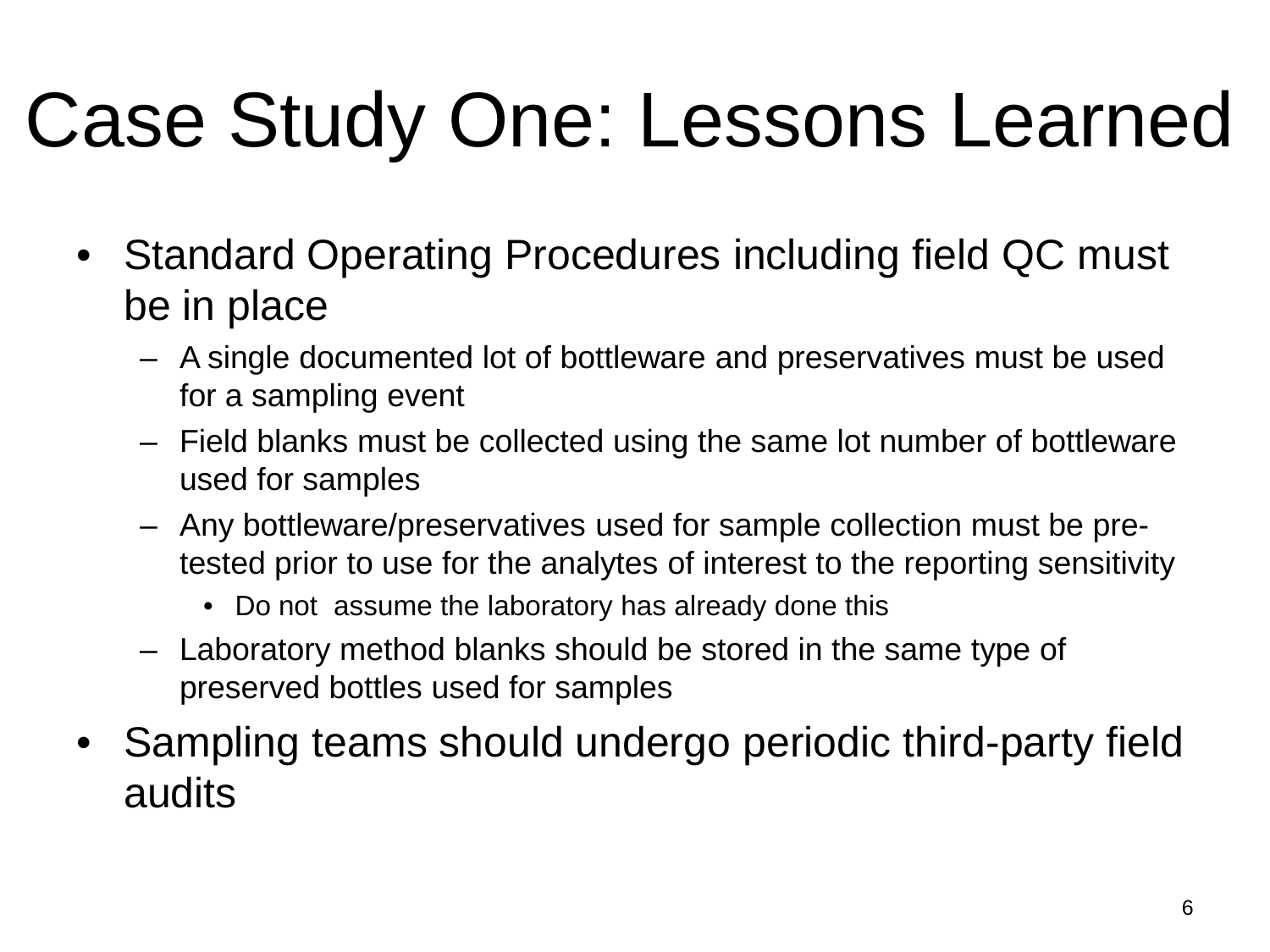### Case Study Two: Overview

- Surface release of large volume of fracturing fluid
- Material Safety Data Sheets for the chemical additives revealed two compounds, directly indicative of the additives, are not routinely tested for by laboratories
- Emergency method development was required
	- Extraction and analysis techniques, including method detection limit (MDL) studies, precision and accuracy and definitive analytical finishes (one by LC/MS and one by GC/MS)
	- And we need it YESTERDAY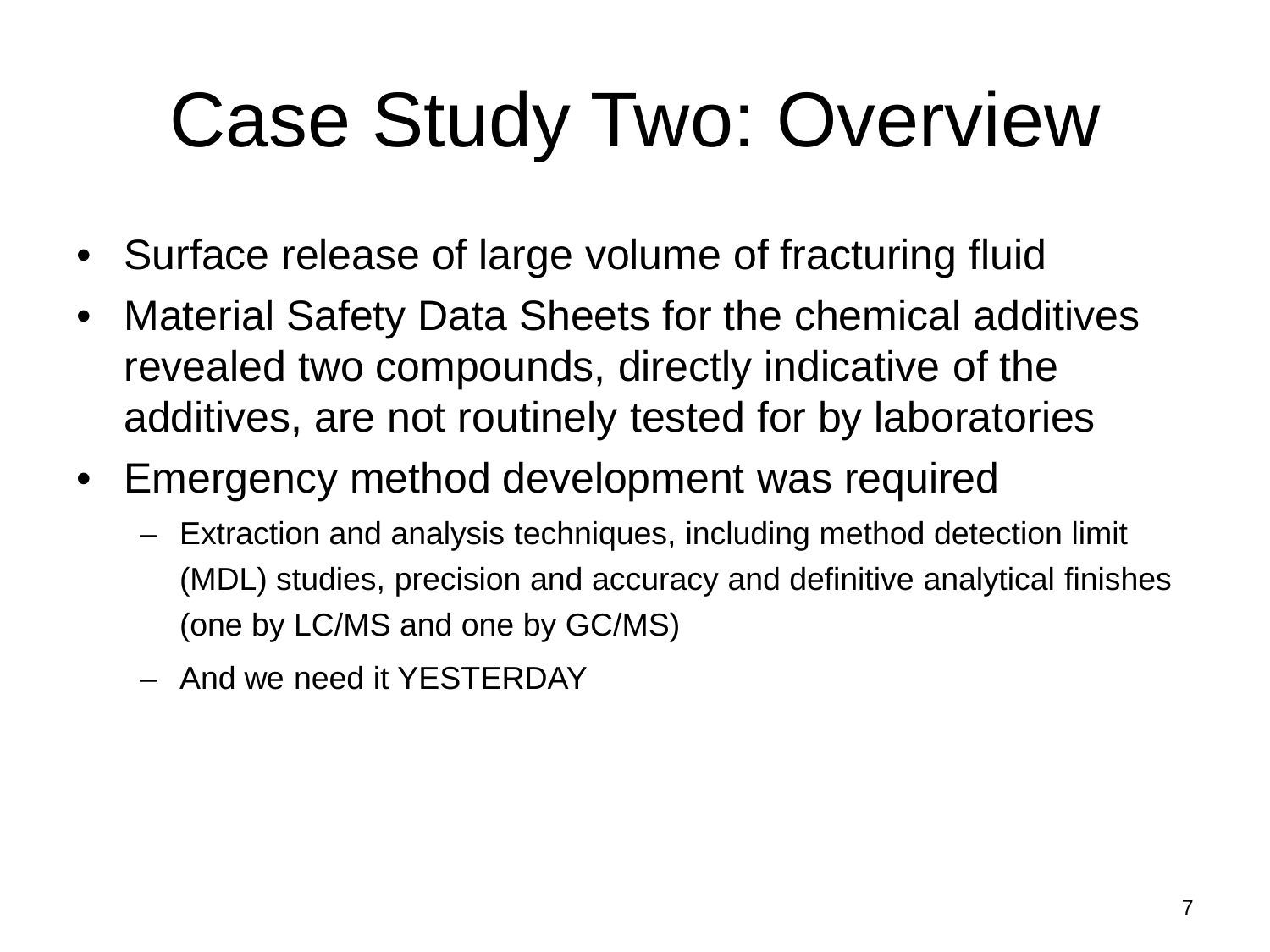### Case Study Two: Lessons Learned

- Analytical methods may not exist for the contingent characterization data needs of hydraulic fracturing activities
- It is prudent to have analytical methods on line for selected marker compounds being used during fracturing activities
- Time, cost, capacity, and TAT need to be considered when developing methods whether proactively or on an emergency basis in the event of a release